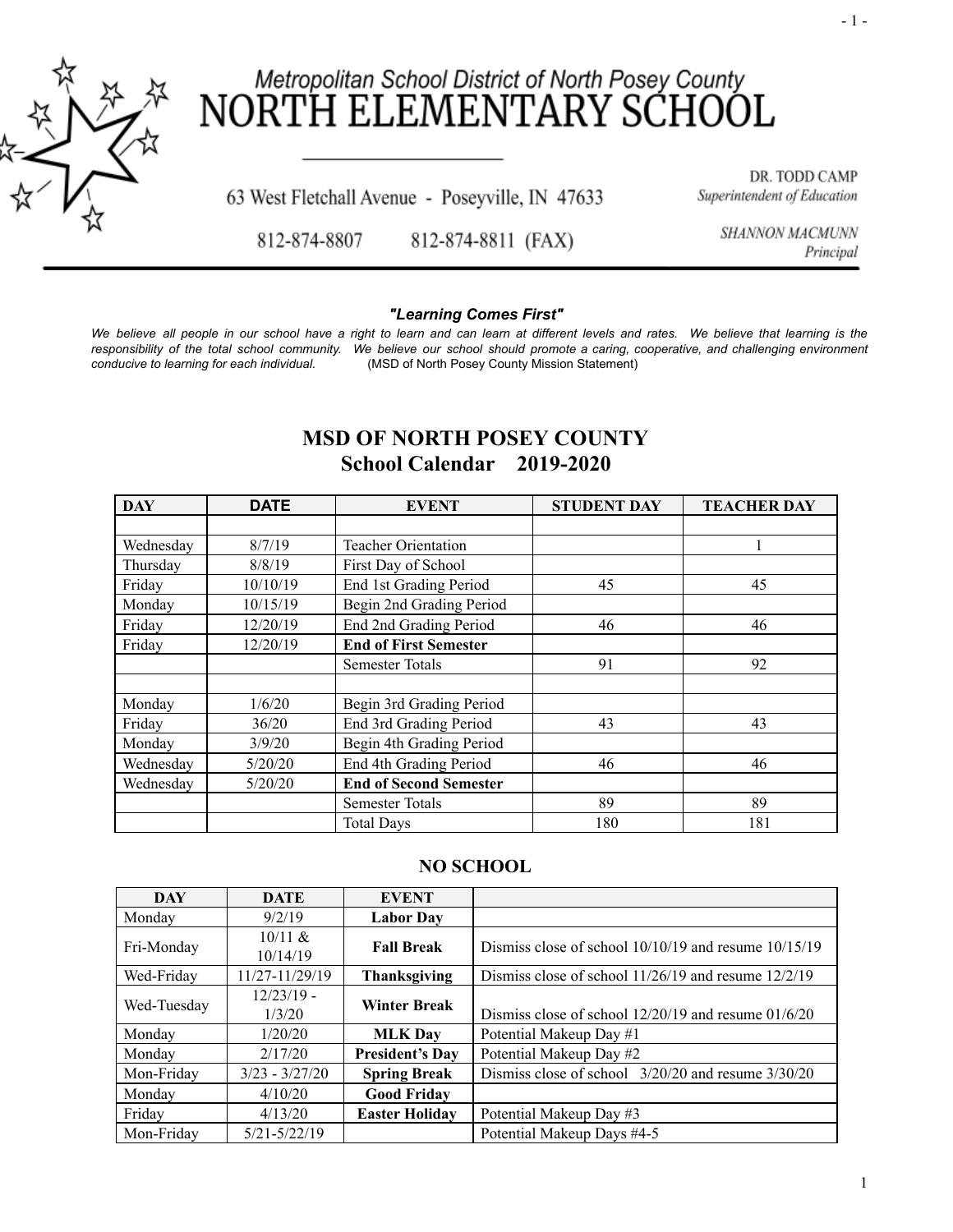### **SCHEDULED DATES FOR MAKEUP DAYS**

*If necessary to cancel school during the 2019 - 2020 school year due to inclement weather, virtual learning days will be utilized and/or scheduled make-up days will be taken in this order:*

| DAY               | <b>DATE</b>      |
|-------------------|------------------|
| Monday            | 1/20/20          |
| Monday            | 2/17/20          |
| Monday            | 4/13/20          |
| Thursday - Friday | $5/21 - 5/22/20$ |

If additional days are necessary, the days will be made up beginning May 25, 2020. Department of Education requires 180 instructional days.

| 1 <sup>st</sup> Semester | $2nd$ Semester |
|--------------------------|----------------|
| 8/29/19                  | 1/15/20        |
| 9/17/19                  | 2/6/20         |
| 10/24/19                 |                |
| 11/14/19                 |                |

# **2-Hour Early Release Days for Students:**

#### **GENERAL INFORMATION**

#### **ENROLLMENT/HEALTH/IMMUNIZATION**

Students enrolling at MSD of North Posey elementary schools for the first time are required to have a birth certificate, current immunization record, and social security number. Parents must complete a registration sheet and annual health survey for all students at the time of registration and at the beginning of each school year. Records will be requested from the previous school at that time.

#### **BREAKFAST and LUNCH PROGRAM**

The school breakfast and lunch programs at MSD of North Posey elementary schools are provided in accordance with the Federal School Lunch Program. The menu is posted monthly. A prepaid accounting program, utilizing the student's identification number, is used at the schools. Each student will have his/her own account in which money is deposited for lunches, breakfast, extra milk, and "extra" items.

The MSD of North Posey County School Corporation strongly discourages meal charges but we understand there are instances when a student may need assistance with meal funds. It is the responsibility of the parents to provide meals either by food from home, by sending money to school so that the school may supply a meal, or by applying for meal assistance through the free and reduced meal program.

Therefore the following rules apply:

- At all the schools in the district, a student will be allowed to charge a meal when the need arises up to \$5.00, but the parents are expected to bring the negative balance to zero or a positive balance in a timely manner. After the \$5.00 limit has been reached by a student at the Jr. & Sr. High no meals and no alternative meals will be provided; at the elementary schools an alternative meal consisting of a cheese sandwich and milk will be given. No ala carte items will be sold to students with a negative account balance or if that item will put them in the negative.
- Students are informed at the cash register when their meal account is in need of funds. Emails are sent to parents when their child is in the negative.
- Parents are encouraged to keep track of their students account on Harmony and set up automatic low balance reminder **in Harmony under My Notification Profile to receive emails or text messages if the account goes below a level of your choice.** Please set it to send you daily messages, as if you go weekly you may not get the message in time to pay before you get in the negative.
- At the end of each school year there cannot be any negative balances.

Money should be sent to school in a sealed envelope with the student's name on the outside. A check is the best form of payment. We prefer that payments be made at the beginning of the week or month. Students who receive free lunches will need to have account deposits to purchase "extra" items, including milk for days they bring their lunch. Deposits to each child's account are made in the classroom.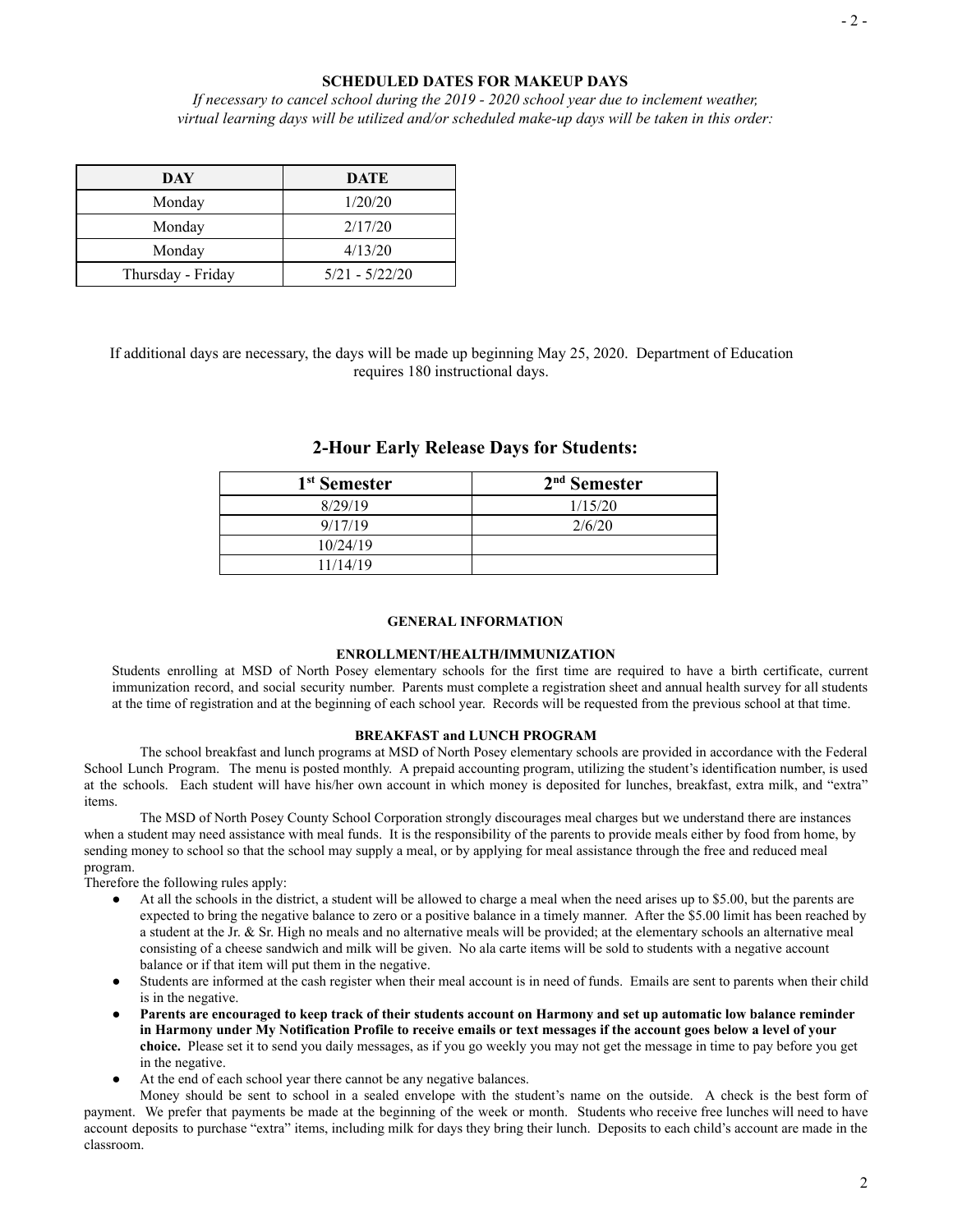The cost of a student lunch is \$2.00 and breakfast is \$1.25. Reduced lunches cost \$.40, and a reduced breakfast is \$.30. Adult lunches are \$3.00. If an adult chooses to have lunch with a student, and will be eating the meal provided by the school, you must **call the** school office no later than 9:30 am with meal choice. Please limit lunch visits to a maximum of 2 per child per month. Checks should be made payable to the school. Students may also bring their lunches. Lunches brought from home must be eaten in the cafeteria. Questions regarding your student's lunch account balance should be directed to the cafeteria clerk.

Applications for free or reduced priced meals are to be **filled** out and returned. You are encouraged to apply if you fall within the guidelines that will accompany the application. This information is strictly confidential.

#### **TEXTBOOK RENTAL**

MSD of North Posey County Schools, in keeping with the provisions of Indiana Law, provides a textbook rental program for all students. Textbooks issued are the property of MSD of North Posey schools. They should be used with care and returned in good condition. Students are responsible for books that are lost, stolen, or damaged beyond use.

Assistance is available for payment of school book costs to children of families meeting income standards. Information concerning textbook assistance and application forms are provided to every student at the beginning of the school year. Textbook rental checks should be made payable to the school. **Textbook rental is due by the end of August** .

#### **HEALTH SERVICES**

The State of Indiana requires proof of current immunizations upon entry into the school. No student shall be permitted to attend school beyond the first day of school without providing proof of immunization. It is the parent's responsibility to keep all immunizations current. The State of Indiana mandates vision and hearing screenings. Vision is screened in kindergarten, third and fifth grade. Hearing is screened in first and fourth grade. Vision, hearing, and scoliosis screenings will also be completed upon request of a parent or teacher. Parents will be required to complete the Emergency Consent-Health Information-Medication Authorization form annually.

Medications should be given at home whenever possible. No medication (prescription or over-the-counter) shall be given or dispensed unless a written medication authorization form is completed, which includes written instructions by the physician or parent/guardian. Medications prescribed for an individual student should be kept in the original container bearing the original pharmacy label and the student's name. Over-the-counter medication shall be sent to school with the manufacturer's original label and the student's name affixed to the original package. Any medication sent to school that is not in the original container will NOT be administered to **the student.** All medications are maintained in a secured location. Indiana State Law requires a physician statement and parent signature in order for the student to carry an inhaler or Epi-pen on their person.

If a medication is to be terminated, a written and dated consent for withdrawal by the parent is required. The physician order or parental permission is valid for one school year. All medication not picked up by the parent will be destroyed at the end of the prescribed time or on the last day of school.

The school should be notified of any student that has been treated for or head lice. If your child is sent home due to head lice or they have been treated at home, the school nurse must check the student before returning to the classroom or before riding the bus.

If the student is being treated for pinkeye or strep throat, the student must be on antibiotics for 24 hours previous to returning to school. Students diagnosed with chicken pox must be checked by the school nurse before returning to the classroom or riding the bus. Please notify the school nurse if the student has been diagnosed with any contagious disease.

**A student must be fever free without medication, no vomiting or diarrhea for 24 hours before returning to school.**

*All students need a working telephone number in case of an emergency, illness or injury.*

#### **WEATHER and SCHOOL CLOSINGS**

All students must follow instructions during FIRE and DISASTER drills. Schools may close due to severe weather or other emergencies beyond our control. In such cases, announcements of school closings will be made through the School Reach call service and on local TV and radio stations. Please do not call the school or the administration office for school closing information. These **telephone lines are to be kept open for emergency purposes** .

#### **VISITORS**

All visitors on the school property must enter by way of the front doors and sign the Visitors' Log in the office noting the arrival time and the departure time. A visitor's badge must be worn while on school grounds. We invite you to visit your child's room and get acquainted with the teacher at the school Open House or after-school activities. All conferences and classroom visits should be arranged in advance with the teacher and principal, and during a time when the teacher does not have a child or children in the classroom, or is not on duty elsewhere. Preschool children must not visit unless accompanied by an adult who is responsible for them. Do not ask to bring visitors during the time other schools are not in session.

Occasionally, adult family members may choose to have **lunch with a student** . **Please limit lunch visits to a maximum of 2** per child per month. Visitors are not permitted to join students for outside or inside recess. If you will be eating the meal provided by the school, you must **call the cafeteria office no later than 9:30** am with meal choice. Visitors must pay the adult lunch fee of \$3.00. Be sure to sign in at the office and wait in the foyer for your student's class to enter the cafeteria.

#### **NON-CUSTODIAL PARENTS**

Upon request a non-custodial parent, unless restricted by court order, will be given access to all student report cards, student records, and disciplinary actions. The parent will also be allowed to participate in conferences, classroom visitations, and all other school activities. The student will not be released to the non-custodial parent unless the custodial parent gives written permission.

A certified copy of a court order restricting the rights of the non-custodial parent shall be provided to the principal should a custodial parent wish to prohibit the distribution of information to, and the school visitation of, the non-custodial parent.

#### **CHANGE of ADDRESS**

The office should be notified immediately of any change of address or phone numbers. It is important that we have current and correct phone numbers in case of an emergency involving your child.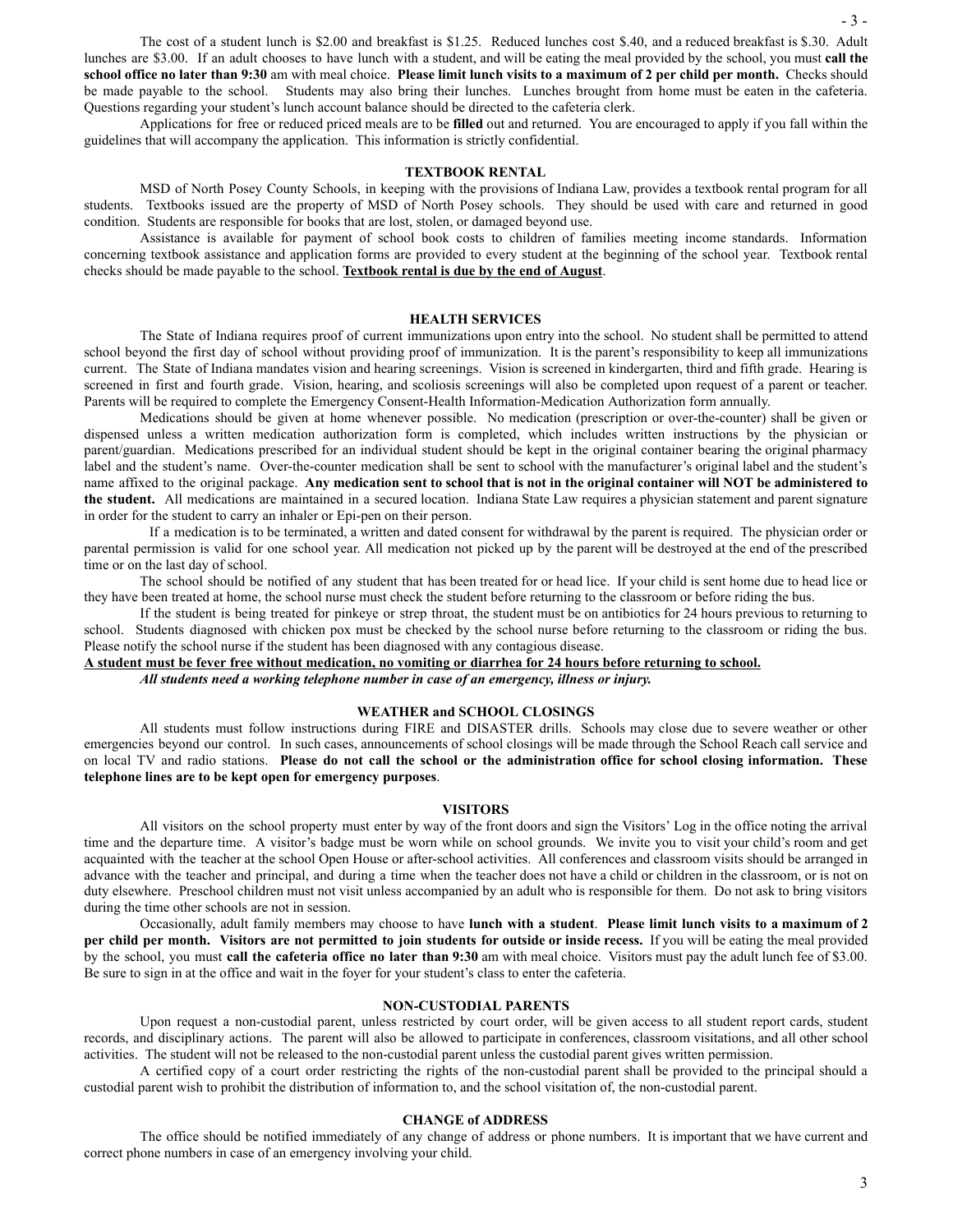#### **WITHDRAWING from SCHOOL**

If it becomes necessary for a student to withdraw from school, the parent or guardian should contact the office and teacher as soon as possible. All classroom books and library books must be returned to the school. Financial obligations must be met prior to withdrawal.

#### **STUDENT INSURANCE**

Students participating in inter-school athletics must carry student insurance or be covered under their parents' insurance policies. All policy plan provisions apply so it is important to read the limitations before purchasing insurance. **The School Corporation does not carry insurance to cover student injuries and/or to cover loss or damage to a student's personal property.**

#### **TELEPHONES**

Students should ask to use the telephone only in case of an emergency. Permission must be granted by the classroom teacher and principal. Students may not use the telephone to call home for forgotten homework, lunches, gym shoes or to make social plans. Parents are urged to call their child's teacher at a time when classes are not in session.

#### **LOST and FOUND**

Found articles are turned into the office. Anyone losing articles should inquire about them in the office. The school cannot be responsible for lost items.

#### **FIELD TRIPS**

Parents will be notified in writing prior to the field trip as to the date, place, and needed supplies. A student must have a signed written permission slip on file before being allowed to go on any field trip. Students without signed permission slips will remain at school. If chaperones are invited or requested, no siblings are permitted to go.

#### **LIBRARY**

The school library offers a wide range of materials for study, research, and pleasure reading. Students may use the library during their scheduled class period or with permission from the classroom teacher and librarian. Students are financially responsible for lost or damaged books.

#### **COMPUTER USAGE**

Computers are provided throughout the school for academic purposes. Students who attempt to alter the current configuration of any computer without the supervising teacher's permission are interrupting that educational purpose. Any addition or modification of computer programs and operation systems is prohibited. The making of illegal copies of programs or destroying programs is also prohibited. Students may not bring programs from home to use on the school computers. Any inappropriate use of computers in the school setting will be considered to be acts of vandalism. Students are not allowed to use the Internet without permission and supervision from the teacher. The student and parent are expected to sign an MSD of North Posey County Internet Contract (for appropriate use) in order for the student to have access to school Internet facilities.

#### **MSD of NORTH POSEY COUNTY ANTI-BULLYING POLICY**

Policy Statement:

The school board of MSD of North Posey County prohibits acts of bullying of a student. The school board has determined that a safe and civil environment in school is necessary for students to learn and achieve high academic standards. Bullying, like other disruptive or violent behaviors, is conduct that disrupts both a student's ability to learn and a school's ability to educate its students in a safe and disciplined environment. Since students learn by example, school administrators, faculty, staff and volunteers should be commended for demonstrating appropriate behavior; treating others with civility and respect; and refusing to tolerate harassment, intimidation or bullying. A complete copy of the MSD of North Posey Anti-Bullying Policy will be disseminated to all students at the beginning of each school year.

#### The policy can also be found on the MSD of North Posey website at www.northposey.k12.in.us. **SEXUAL AND RACIAL HARASSMENT POLICY**

The MSD of North Posey County has adopted a sexual harassment policy and a racial harassment policy. It is the policy of the MSD of North Posey County Schools to maintain a learning and working environment that is free from sexual harassment. It shall be a violation of this policy for any employee of MSD of North Posey County Schools to harass any student, teacher, other school employee, or visitor through conduct or communication of a sexual nature. It shall also be a violation of this policy for a student to harass any student, teacher, other school employee, or visitor through conduct or communication of a sexual nature. The use of the term "employee" also includes non-employees and volunteers who work subject to the control of school authorities. A complete copy of the sexual harassment policy and complaint procedures is available upon request.

#### **ENTERING and LEAVING SCHOOL**

**Students should arrive no earlier than 7:50 A.M.** and then must remain in the foyer/hall until the 7:55 bell. There is not a staff member to watch children dropped off prior to 7:55. The YMCA provides daycare before and after school for a fee. **The school day begins at 7:55 A.M.** Students arriving after 8:10 A.M. are considered **tardy** and must be **signed into the building by a parent/guardian.** Children are not to be in the classroom before 7:55 A.M. Children, who are walking home, riding a bicycle, or being picked up, shall leave the building using the front doors **only.** They will be dismissed at 2:50 P.M. Children are expected to remain at school throughout the school day unless the school office receives a note. Students arriving after the start of school must be signed into the building by a parent or guardian. Students leaving before the end of the school day must be signed out in the office by a parent or guardian. Children are dismissed only from the office area.

**It is recommended that doctor and dentist appointments be made outside of school hours if possible.**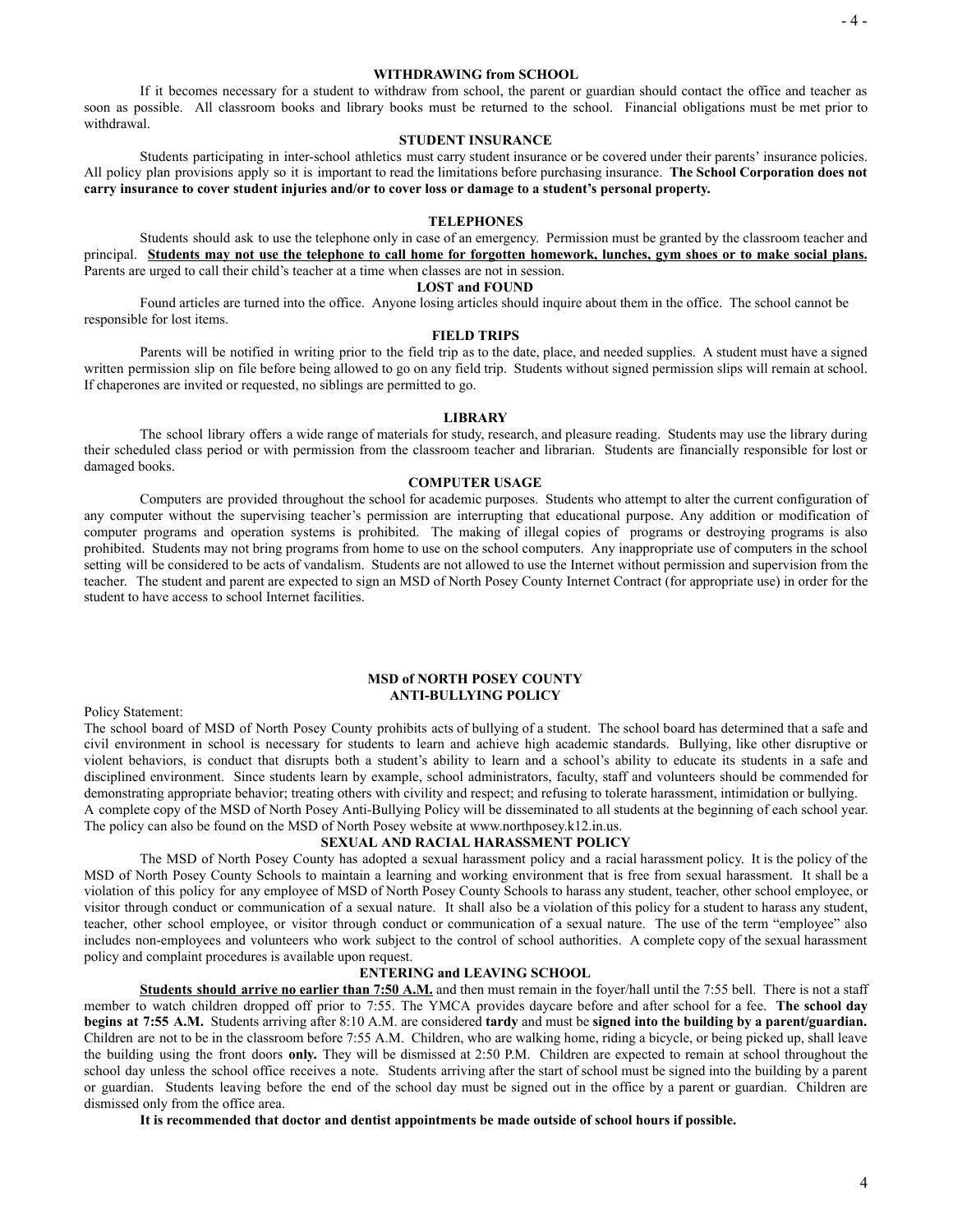#### **HOMEWORK and MAKE-UP WORK**

Homework should be assigned on a regular basis. All homework should be meaningful and should provide reinforcement activities as well as enrichment activities. Teachers assign homework to meet your child's educational needs. The teacher will make every effort to make sure homework assignments are clear and the due date is understood.

All homework assignments are due the following day or upon the day of return in the event of school cancellation, of personal illness, or any other legitimate excuse. Each teacher will determine the legitimacy of excuses. Extended assignments will be due at a date established by the teacher. Homework must be ready to be presented by the student at the beginning of the class for which it is required. Students **will not be permitted to call** home for homework that they forgot to bring to school.

Under certain circumstances the teacher may keep a child in from recess to complete an assignment. All homework should be marked and/or graded. Please remember that homework will be figured into the marking period grade. Extra credit may or may not be accepted. The teacher will make this determination.

Make-up work will be provided when a student is out for 2 or more days and must be requested through the office by 9:00 A.M. It can be picked up between 12:00 and 3:00 P.M. Requested homework is due the day returning to school.

If homework has not been previously requested, it is always the **responsibility of the student**, upon returning to school, to ask the teacher for make-up work. Assignments picked up will indicate when they are due. Students who get assignments upon returning to school will have one day for each day's absence in which to submit the required make-up work. Missed work caused by an extended illness will be reviewed, and specific dates will be established for the work to be completed.

In order to make-up tests and classroom assignments because of a family vacation, the parent must make arrangements with the administration **prior** to the vacation. After approval has been received from the administration, the parent should then contact the teacher for homework. The assignments will be given on the child's last day before leaving for vacation. **Parents must provide a written request prior to leaving; otherwise, the absence will be unexcused.**

#### **DELINQUENT BILLS**

Parents are required to pay for outstanding school financial obligations. Parents will be notified of such obligations. School policy requires that overdue obligations will be submitted to a collection agency. Therefore, please keep all bills paid, thus enabling you to avoid the required legal process. Parents are responsible for replacing lost or damaged textbooks, workbooks, library books, student planners and fundraising items. The replacement cost of the student planner is \$5.00.

#### **VALUABLES**

It is recommended that students do not bring valuables or large sums of money to school and store in their lockers. If it is necessary to bring such items, make arrangements with the teacher or office for safekeeping. Electronic audio/video devices, cameras, electronic games, skateboards, and trading cards are prohibited. If a student brings any of these items ( with permission ) the student will be responsible for its safekeeping. Items of value stored in lockers assigned to the student are the sole responsibility of the student. The school shall not be held responsible for damage, loss, or theft of personal belongings

> **STAR Expectations S** elf-Control *Take Responsibility*  Have a Positive **A** ttitude **\_ Respect Others**

#### **STUDENT BEHAVIOR**

Students are expected to abide by all student rules and policies of both North Elementary school and the MSD of North Posey County Board of Education. The following are all violations of the disciplinary code of North Elementary and are subject to reprimand or demerits.

#### **A. General Rules**

- 1. Students are expected to conduct themselves in such a way as to reflect only credit to themselves, their parents, and to North Elementary.
- 2. Students should obey or follow a reasonable order or directive of any North Elementary staff member. Staff members shall include teachers, administrators, custodians, bus drivers, paraprofessionals, and all other employees and officials.
- 3. Walk when entering or leaving the building and in the halls. Stay to the right.
- 4. Voice levels:  $0 = No$  talking (hallways, and  $1^{st}$  5 min of lunch);  $1 = Whisper$  (lunchroom);  $2 = Normal$  Classroom;  $3 = Outside$
- 5. Halls are to be cleared during recess.
- 6. Use the drinking fountains properly.
- 7. Stay out of other classrooms, unless you have permission.
- 8. No chewing gum. No exceptions.
- 9. Hats shall not be worn in the building except at designated times by the school principal.
- 10. Fighting on school grounds, during school hours, or while attending school functions is strictly prohibited.
- 11. Public displays of affection between students are not permitted. (includes holding hands or putting your arms around or on shoulders of another student; even with your friends)
- 12. Profanity or suggestive actions **will not be tolerated** .
- 13. **No remote control cars, laser pointers, toy weapons, aerosol cans or perfume are allowed on school grounds**
- 14. Any technology devices, such as iPads, iPods, cell phones, MP3 players and DVD players must be turned off and kept in backpacks during school unless the classroom teacher or bus driver gives the student permission to use the device. If permission is not given to the student, the device will be confiscated and taken to the office for the parent or guardian to pick up after school. The school cannot be held responsible for lost or stolen electronics.
- 15. Students are expected to participate in physical education classes unless a written excuse from the parent/guardian or physician is received. A parent or guardian can only write a 1-day excuse; a doctor's note is required for additional days.
- 16. Students are expected to be attentive and courteous during school assemblies or special events.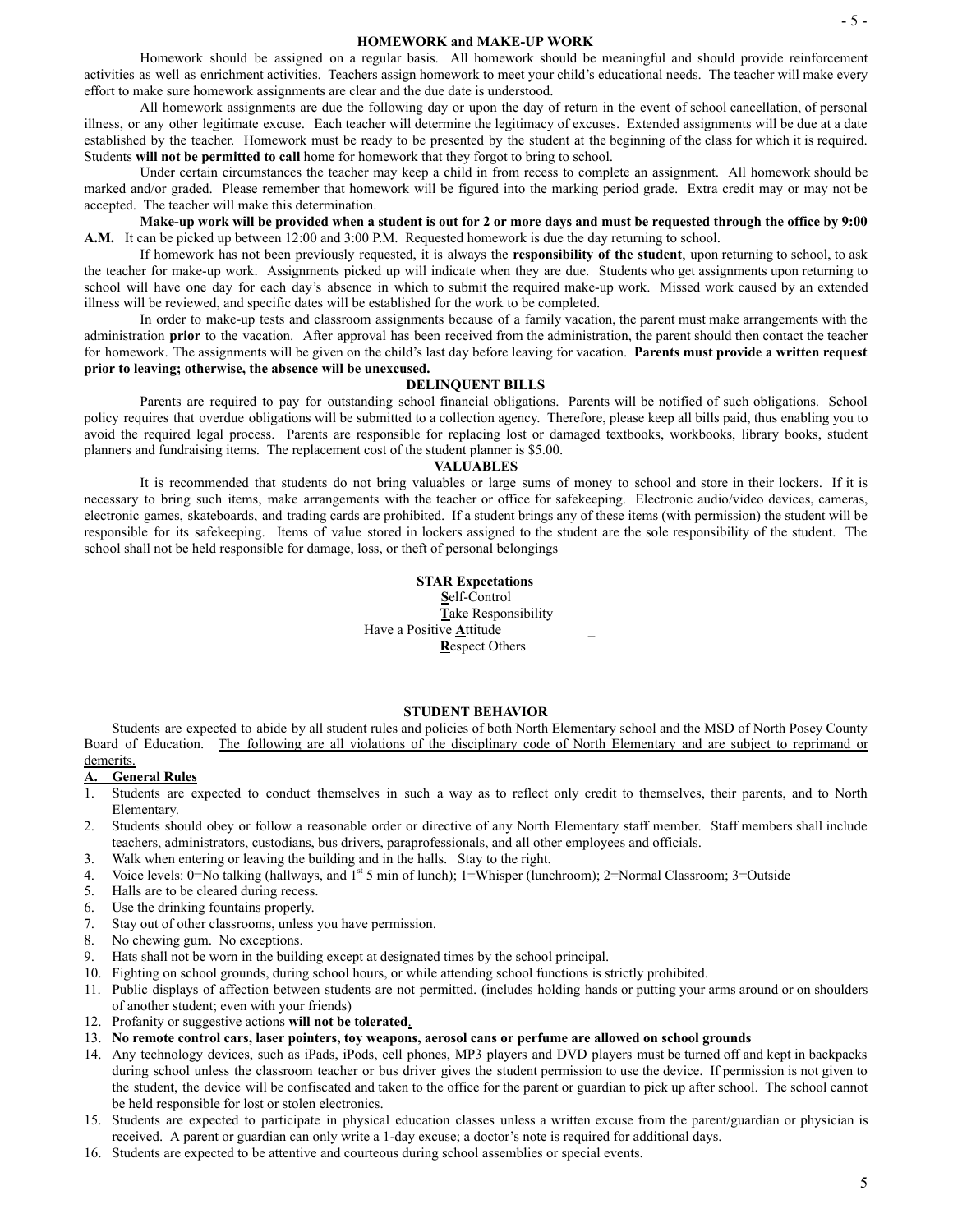- 17. Students will not be allowed to sell items on school grounds.
- 18. Students are not to stay after school unless they are directly involved in a school sponsored activity with proper adult supervision.
- 19. Students are not allowed to receive flowers, gifts, balloons, etc. at school.
- 20. Party invitations must be mailed and not handed out in the classroom, unless they are inviting everyone in their homeroom.

#### **B. Classroom Rules**

- 1. Each teacher will be responsible for his/her own classroom rules other than the rules stated in the student handbook.
- 2. Students are not allowed in classrooms unsupervised.

#### **C. Restroom Rules**

- 1. No food or toys in the restroom.
- 2. No fighting, playing, climbing on walls or doors, or stopping up the sink or commodes.
- 3. No loud talking in the restrooms.
- 4. No vandalism.

# **D. Cafeteria Rules**

- 1. Remain with your group. Moving from table to table will not be allowed.
- 2. Quietly talk with those around you. No yelling across the cafeteria.
- 3. Do not "pop" sacks. Do not smash plastic containers.
- 4. Pick up all trash under and on top of the table.
- 5. Do not play with food, utensils or containers in an inappropriate manner.
- 6. Use good table manners at all times.
- 7. No exchanging of food.
- 8. Alternative seating may be required if noise becomes too loud.
- 9. Remain seated until you have been dismissed, then return your tray to the kitchen politely.
- 10. When exiting the cafeteria, students will remain at a level "0" in the hallways, restrooms and classrooms until they exit the building to the playground.
- 11. Leave playground equipment in your room. Do not bring to the cafeteria.
- 12. NO food is to leave the cafeteria.

#### **E. Playground Rules**

- 1. Everyone is to go outside unless the parent sends a note. A parent note is only valid for 2 days. After that, a doctor's note is required. If a child is inside to complete work, a student must go to the designated area for supervision.
- 2. No wrestling, hitting, throwing rocks or mulch, tackle football, grabbing other's clothes, fighting, or playing in the ditches.
- 3. Use playground equipment as intended. Only one person is allowed on each swing. No standing or jumping off the swings, slides, or merry-go-rounds.
- 4. Only one person may go down the slide at a time. No jumping on or hanging from the slide.
- 5. Students should remain on their appropriate playground during recess unless permission is given by the recess staff. A student must have the permission of the playground teacher to reenter the building, except in emergencies.
- 6. Never leave school property.
- 7. Keep shoes on at all times. Dress appropriately for the weather.
- 8. Stay out of the water and mud. If students get in the mud, they will be expected to clean up before entering the school building.
- 9. Throwing snowballs will not be tolerated.
- 10. Hardballs are not allowed at school
- 11. No food on the playground except for school sponsored treats, or snacks designated by homeroom teacher. Students must clean up and dispose of wrappers.
- 12. Line up to enter the building. Enter the building quietly.

#### **SCHOOL BUS POLICY**

The State of Indiana has set regulations for riding the school bus. Riding the bus is a privilege extended to a student that can be taken away anytime for disruptive or unsatisfactory behavior. Any student needing to ride to or from school on a bus other than their regularly assigned bus or to a different stop on regular bus **must** have a bus pass. Bus passes are issued by the office only upon the parent's notification by note or phone call. Requests for bus passes or other arrangements must be made **prior to 2:00** to ensure time for student notification. The driver of the bus is the official in charge and shall keep order and maintain discipline among the children while on the bus. School bus drivers shall assure that all pupil passengers observe the following regulations. Violations of the regulations will result in the loss of riding privileges.

- Each pupil shall be located immediately upon entering the bus in the place assigned by the driver.
- No pupil shall stand or move from place to place during the trip.
- Loud, boisterous, or profane language, or indecent conduct shall not be tolerated.
- Pupils shall not be allowed to tease, scuffle, trip, hold, hit or use their hands, feet or body in any objectionable manner.
- No windows or doors will be opened or closed except by permission of the bus driver.
- No pupils shall enter or leave the bus until it has come to a full stop and the door has been opened by the driver.
- Because of the safety factor involved, students shall restrict if at all possible the bringing of large musical instruments, art objects and etc. on the bus.
- The child shall be waiting at his boarding station when the bus arrives. When bus stops and driver does not see student approaching or visual notification to wait from parent, driver will proceed to next stop.
- Upon receiving a written misconduct notice from the bus driver, school authorities may assign loss of free time, demerit or ultimately deny the privilege of riding on the school bus to any pupil who chooses to not follow bus rules or conduct himself or herself in a gentlemanly or ladylike manner on the bus.
- Any technology devices, such as iPads, iPods, cell phones, MP3 players and DVD players must be turned off and kept in backpacks while on the bus unless the bus driver gives the student permission to use the device. If permission is not given to the student, the device will be confiscated and taken to the office for the parent or guardian to pick up after school. The school or bus driver cannot be held responsible for lost or stolen electronics.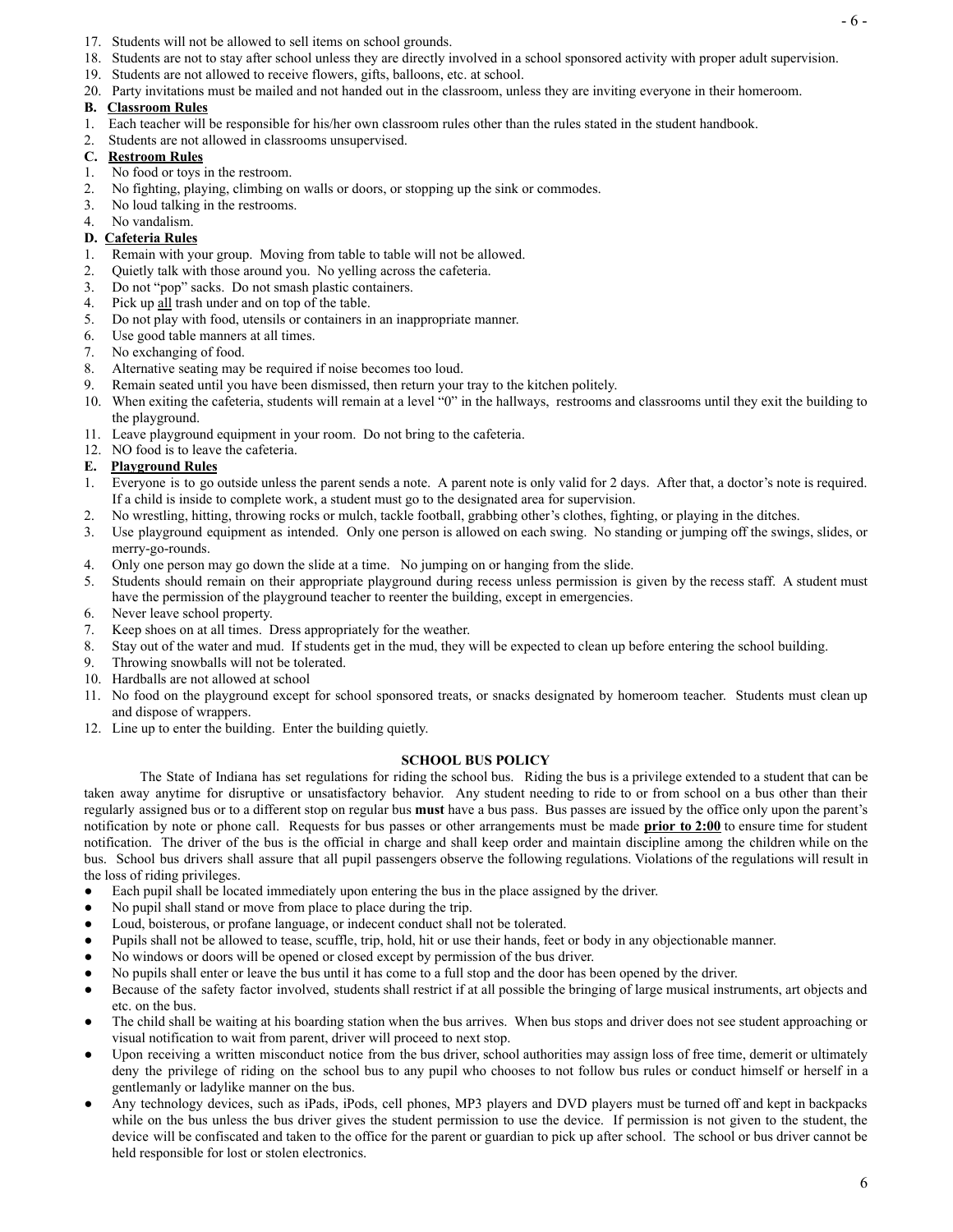Buses are equipped with AV equipment for the safety of passengers.

#### **DEMERIT CODE**

In an effort to encourage and reward students for good behavior, any student who remains demerit free for the grading period may participate in the Good Student Activity. A student who receives suspension will not be permitted to participate in the Good *Student Activity.*

- 1.) Accumulation of one (1) demerit may result in: Notification of parent by demerit slip to be signed and returned.
- 2.) Accumulation of two (2) demerits may result in: Notification of parents by letter from the teacher and principal to be signed and returned.
- 3.) Accumulation of three (3) demerits may result in: Parents will be informed by phone call from the principal, and loss of  $1<sup>st</sup>$  recess.
- 4.) Accumulation of four (4) demerits may result in: Conference with parents, teachers and Principal; lunch detention and loss of lunch recess.
- 5.) Accumulation of five (5) demerits may result in: In school suspension. Parents will be informed by the office through "suspension" forms and immediate loss of school privileges (athletic team participation, programs, field trips, parties, etc.) Homework will be given.
- 6.) Accumulation of six (6) demerits may result in: Out of school suspension for up to 5 days as determined by the principal. No homework will be issued for an out of school suspension.

#### **GROUNDS for SUSPENSION or EXPULSION**

Grounds for suspension or expulsion are student misconduct or substantial disobedience. The following include examples of student misconduct or substantial disobedience, but are not limited to:

- 1. Using violence, force, noise, coercion, threat, intimidation, fear, passive resistance, or other comparable conduct constituting an interference with school purposes, or urging other students to engage in such conduct. The following is only illustrative and not limited to the type of prohibited conduct:
	- a. Occupying any school building, school grounds, or parts thereof with intent to deprive others of its use.
	- b. Blocking the entrance or exits of any school building or corridor or room therein with intent to deprive others of lawful access to or from, or use of the building, corridor, or room.
	- c. Setting fire to or damaging any school building or property.
	- d. Prevention of or attempting to prevent by physical act the convening or continued functioning of any school or education function, or of any meeting or assembly on school property.
	- e. Continually and intentionally making noise or acting in any manner so as to interfere seriously with the ability of any teacher or any other the other school personnel to conduct the education function under this supervision.
- 2. Causing or attempting to cause damage to school property, stealing or attempting to steal school property.
- 3. Causing or attempting to cause damage to private property, stealing, or attempting to steal private property.
- 4. Intentionally causing or attempting to cause physical injury or intentionally behaving in such a way as could reasonably cause physical injury to any person. Self-defense or reasonable action undertaken on the reasonable belief that it was necessary to protect some other person does not, however, constitute a violation of this provision.
- 5. Threatening or intimidating any student for the purpose of, or with the intent of, obtaining money or anything of value from the student.
- 6. Knowingly possessing, handling, or transmitting a knife or any object that can reasonably be considered a weapon.
- 7. Knowingly possessing, using, transmitting, or being under the influence of any narcotic drug, hallucinogenic drug, amphetamine, barbiturate, marijuana, alcoholic beverage, or intoxicant of any kind. Use of drug authorized by medical prescription from a physician is not a violation.
- 8. Knowingly possessing, using, or transmitting tobacco products.
- 9. Engaging in the unlawful selling of a controlled substance or engaging in a criminal law violation that constitutes a danger to other students or constitutes an interference with school purposes or an educational function.
- 10. Failing in a substantial number of instances to comply with directions of teachers or other school personnel during any period of time when the student is properly under their supervision, where the failure constitutes an interference with school purposes or an educational function.
- 11. Engaging in any activity forbidden by the laws of Indiana that constitutes an interference with school purposes or an educational function.
- 12. Violating or repeatedly violating any rules that are reasonably necessary in carrying out school purposes or an educational function and are validly adopted in accordance with Indiana law, including, but not limited to:
	- a. engaging in sexual behavior on school property;
	- b. disobedience of administrative authority;
	- c. willful absence or tardiness of students;
	- d. knowingly possessing, using, or transmitting any substance which is represented to be or looks like a narcotic drug, hallucinogenic drug, amphetamine, barbiturate, marijuana, alcoholic beverage, stimulant, depressant, inhalant or intoxicant of any kind;
	- e. Possessing, using, transmitting, or being under the influence of caffeine-based substances, substances containing phenylpropanolamine (PPA), or stimulants of any kind, be they available with or without prescription.
- 13. Knowingly possessing or using on school grounds during school hours an electric paging device or a handheld portable telephone in a situation not related to a school purpose or educational function.
- 14. Possession of a firearm on school property.

The grounds for suspension or expulsion listed above apply when a student is:

- 1. On school grounds immediately before, during, and immediately after school hours and at any time when a school group is using the school.
- 2. Off school grounds at a school activity, function, or event;

- 7 -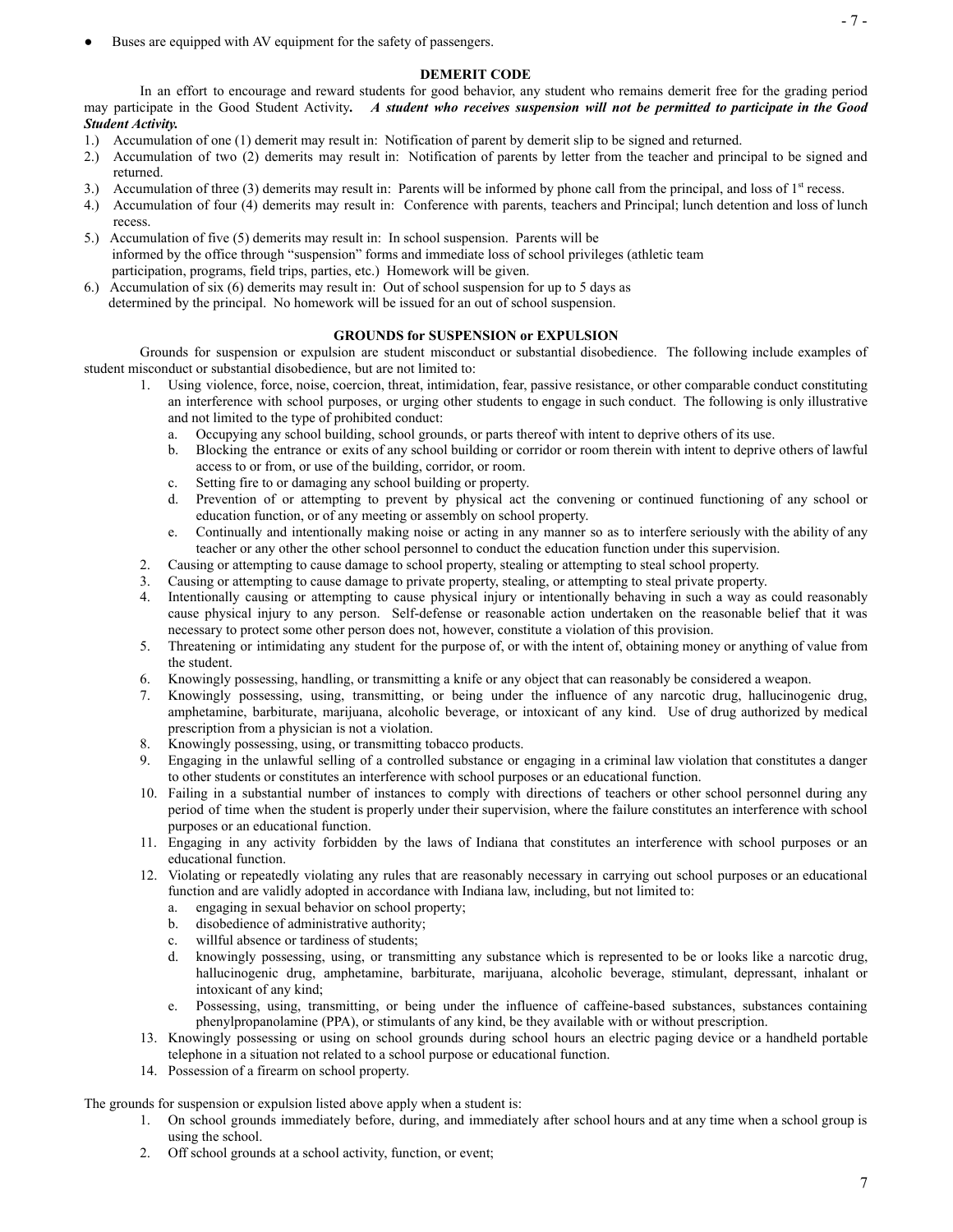In addition to the grounds listed above, a student may be suspended or expelled for engaging in unlawful activity on or off school grounds if the unlawful activity may reasonably be considered to be an interference with school purposes or an educational function, or the student's removal is necessary to restore order or protect person on school property. This includes any unlawful activity meeting the above criteria which takes place during weekends, holidays, other school breaks, and the summer period when a student may not be attending classes or other school functions.

#### **ATTENDANCE POLICY**

A student enrolled at North Elementary School is expected to attend school each day. School attendance is compulsory under Indiana law. Parents are in violation of the law when they permit their children to be absent without valid excuses. North Elementary intends to uphold vigorously the Indiana Statutes relating to school attendance.

Excessive absences and tardiness are looked upon as serious matters. The school accepts the responsibility of helping develop good character habits in its students. **Chronic tardiness** is a deterrent to the establishment of such habits and, therefore, cannot be condoned. **Truancy** is a willful refusal to attend school and/or class in defiance of parental and/or school authority. When the school does not receive proper notification for a student's absence, the absence will automatically be classified as truancy and unexcused. The third truancy is considered habitual, will result in a parental conference and/or a day of in-school suspension.

Absences will be excused for **illness, funeral,** and **those pre-approved by the administration.** All other absences will be considered UNEXCUSED. All absences (excused and unexcused) will be counted in applying this attendance policy. It is recommended that doctor and dentist appointments be made outside of school hours if possible.

Arriving late to school (tardy) is in violation of the attendance policy and may subject the student to disciplinary action. Tardiness is defined as arriving after 8:10 A.M. Students who are tardy must be signed into the building by a parent/guardian at the office **before** going to class.

The office should be notified (by telephone or parental note) by 9:00 A.M. each day that a student is absent. Parents will be called on all **unexcused absences** . If a student misses three (3) days in a row, a doctor's excuse is needed to return to school.

The parent must make arrangements with the administration **prior** to a family vacation. After approval has been received from the administration, then the parent should contact his/her teacher regarding homework. Parents must provide a written request **prior** to leaving; otherwise, the absence will be unexcused.

North Elementary has a "closed campus" policy which means all students are required to remain on the school grounds once they arrive in the morning until they leave at the end of the school day, except for validly approved reasons and school sponsored field trips. Confirmation from a parent or guardian must be received stating a specific day and time for early dismissal. The parent or authorized adult must sign the student out of the building at the office.

**5 tardies (excused and unexcused) will result in: Letter of notification to the parents.**

**10 days of absence (excused & unexcused) will result in: Letter of notification to the parents.**

**15 days of absence (excused & unexcused) will result in: Second letter of notification to parents.**

**20 days of absence (excused & unexcused) will result in: Third letter of notification to parents.**

**Attendance Officer will be notified. Attendance Officer may make a home visit.**

**25 days of absence (excused & unexcused) will result in: Fourth letter of notification to**

**parents. Child Protective Services and/or the Prosecutor will be notified.**

#### **DRESS CODE**

All students are expected to arrive at school in clean and neat clothes. It is the responsibility of the student and parent to maintain a healthy and respectful looking appearance while attending school and school activities. Specific regulations of the dress standard:

- 1. Any student wearing any form of clothing considered **too short, too transparent, too vulgar, and too indecent** and/or **too revealing** by school officials will be asked to change or will be sent home to change.
- 2. Any form of clothing containing vulgar, obscene, or profane words, sayings and/or pictures is considered a violation.
- 3. Clothing denoting and/or depicting tobacco products, alcohol products, illegal drugs, sexual innuendos, and/or sexually suggestive pictures or words and/or in bad taste are in violation and **students will be asked to change or may be sent** home.
- 4. The wearing or displaying of any gang related article of dress or adornment is not allowed at school or any school activity.
- 5. All clothing should be in good repair. Shirts and pants should **not** have rips or frays . Clothing purchased from a store with rips or frays are also not allowed.
- 6. Blouses, shirts, and tops must be long enough to **cover the midriff at all times.**
- 7. Basketball jerseys or thin/spaghetti strap blouses or dresses are allowed with approved shirt underneath or sweater over the top. No racer-back shirts, tops with large arm holes or off-the-shoulder shirts allowed.
- 8. Pants must be worn at the waist. A belt should be used if needed. Pants must fit appropriately to cover the bottom at all times including sitting on the floor, recess and gym class activities.
- 9. Pajama pants are not allowed except on specific fun days.
- 10. Shorts may not be too tight and must be no shorter than mid-thigh. If shorter, students must have spandex shorts or compression shorts underneath. If in violation, students will be asked to change.
- 11. **Shorts may NOT be worn in the months of November through March.** Shorts with tights or leggings underneath are not allowed in these months as well.
- 12. Dresses and skirts should be kept at a length that allows safety in loading and unloading buses and safety on playground equipment. Skirts, including when wearing tights or leggings, must be longer than mid-thigh.
- 13. Hats are not to be worn inside the building except during designated school time by the principal.
- 14. All students at school or school activities must wear shoes. **No heeled shoes** , high platform shoes or heeled boots allowed. Sandals must have a heel strap. Shoes with wheels are not permitted in the school at any time.
- 15. Appropriate clothing and gym shoes should be worn on gym class days. Students may keep extra athletic shoes in their backpack to change into for gym class.